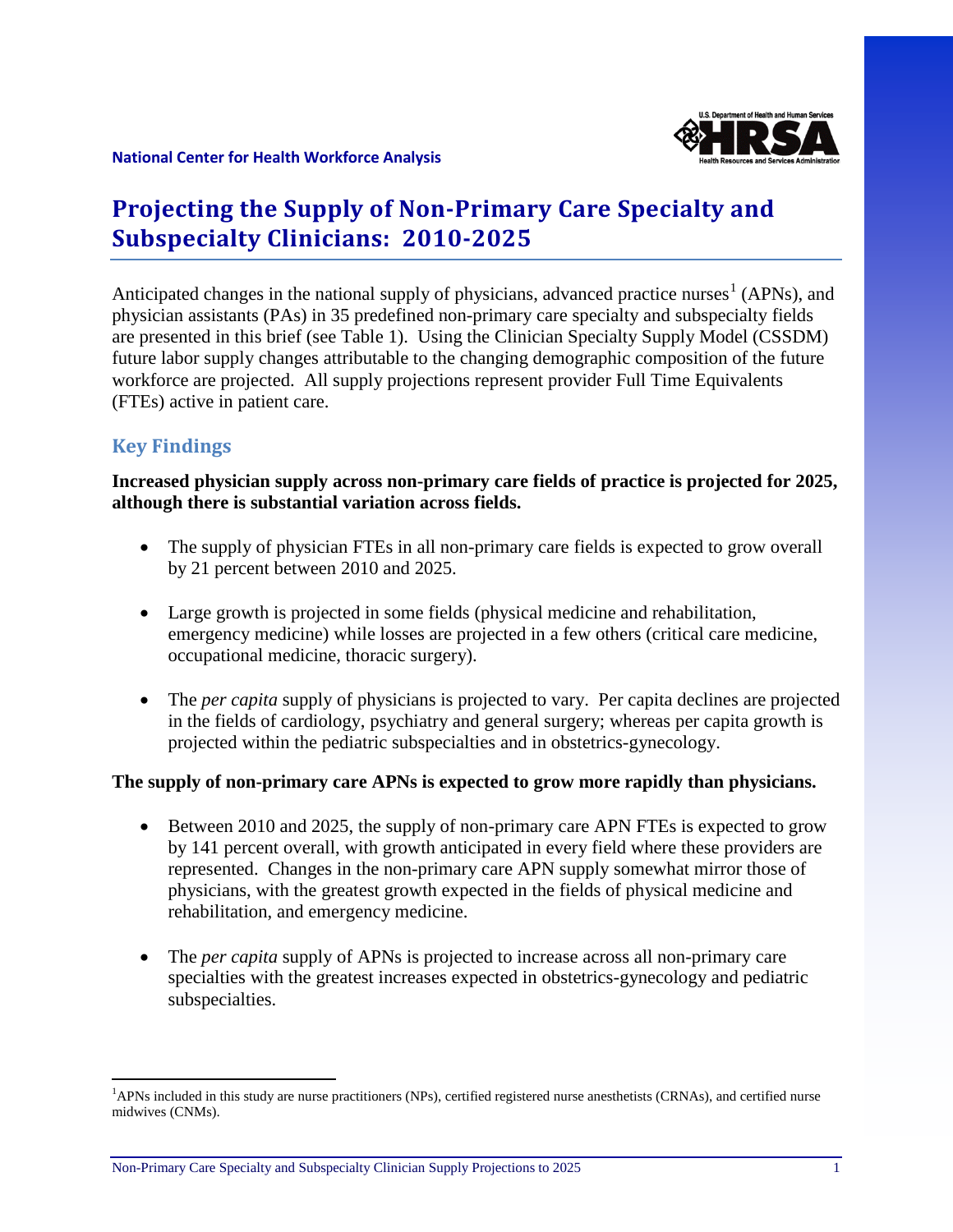• Because of the data sources used, the number of APNs working in 5 of 11 surgical specialties (colorectal surgery, ophthalmology, otolaryngology, plastic surgery, vascular surgery), and in 3 other fields of practice (pathology, preventive medicine, and radiation oncology) are unobtainable.

#### **The supply of non-primary care PAs is also projected to grow more rapidly than physicians, but less than APNs.**

- The supply of non-primary care PAs is projected to more than double by 2025, with high rates of growth anticipated in almost all fields of (non-primary care) practice. The anticipated changes in the supply of PAs by field parallels the changes seen with physicians, with particularly high levels of growth projected in the fields of physical medicine and rehabilitation, emergency medicine, and pediatric subspecialties.
- The *per capita* supply of PAs is projected to increase across all fields examined, with obstetrics-gynecology and the pediatric subspecialties expected to have the greatest increases.
- Because of the data sources used the number of PAs specializing in preventive medicine are unobtainable.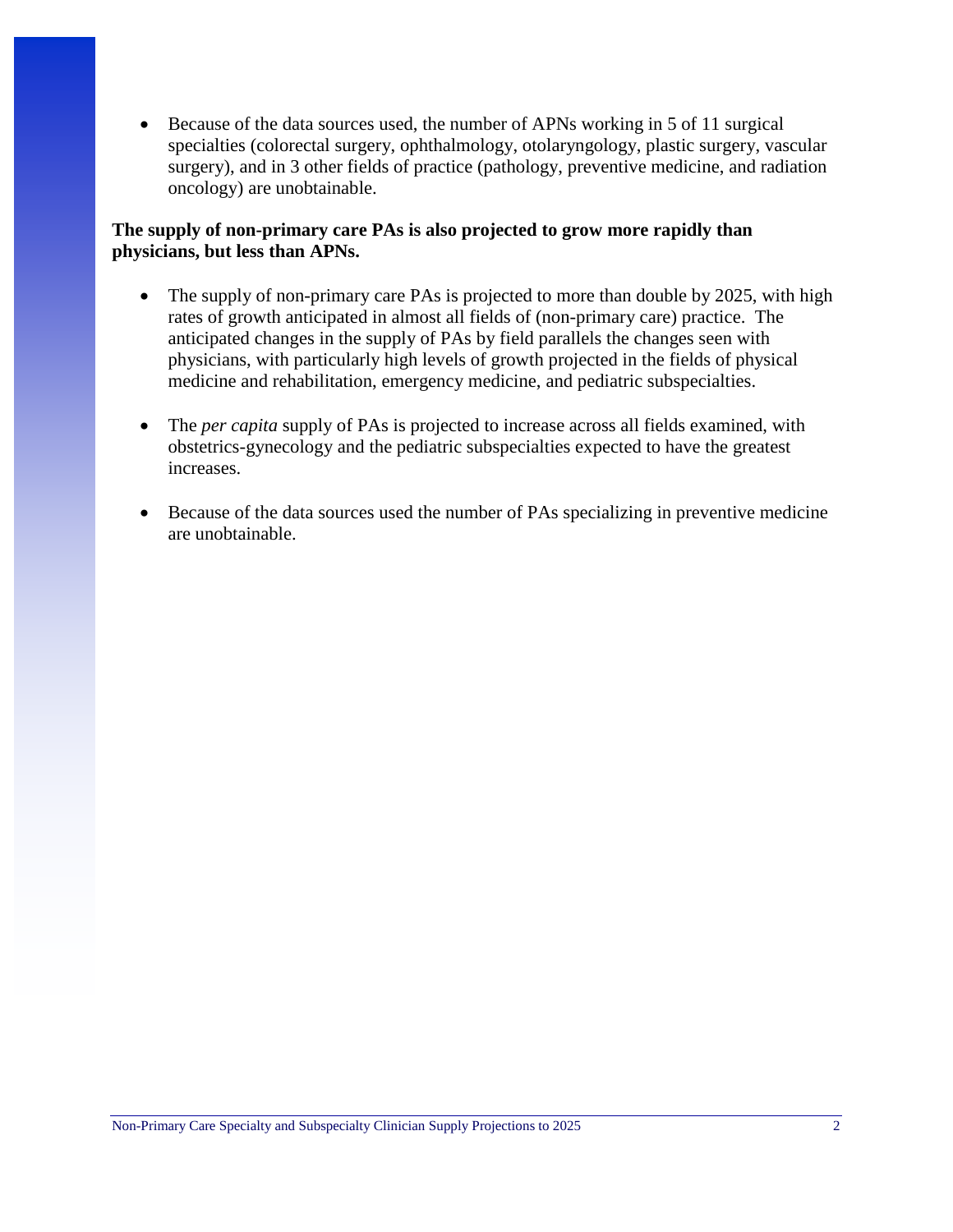## **Background**

Physicians, following graduation from medical school and before entering their clinical practice, generally complete *specialty* residency training in either primary care or non-primary care fields. For the latter, much of the training and subsequent focus of clinical practice is within a condition-specific subpopulation of patients. Physicians may then opt, after residency training, to complete additional *subspecialty* fellowship training within a concentrated (non-primary care) clinical area before entering practice. The focus of this report is on the physician workforce who are trained and practice in non-primary care specialties and subspecialties, and advanced practice nurses and physician assistants in these same fields.

| Non-primary care medical        | <b>Medical subspecialties</b> | <b>Surgical specialties</b> | <b>Surgical subspecialties</b>             |
|---------------------------------|-------------------------------|-----------------------------|--------------------------------------------|
| specialties                     |                               |                             |                                            |
| Anesthesiology                  | Allergy-Immunology            | General Surgery             | Colorectal Surgery                         |
| Dermatology                     | Cardiology                    | Neurological Surgery        | Thoracic Surgery                           |
| <b>Emergency Medicine</b>       | <b>Critical Care Medicine</b> | Ophthalmology               | Vascular Surgery                           |
| Neurology                       | Endocrinology                 | Orthopedic Surgery          | Other surgical subspecialties <sup>2</sup> |
| Obstetrics-Gynecology           | Gastroenterology              | Otolaryngology              |                                            |
| Occupational Medicine           | Hematology-Oncology           | <b>Plastic Surgery</b>      |                                            |
| Pathology                       | <b>Infectious Disease</b>     | Urology                     |                                            |
| Physical Medicine and           | Nephrology                    |                             |                                            |
| Rehabilitation                  | Pediatric Subspecialties      |                             |                                            |
| Preventive Medicine             | Pulmonology                   |                             |                                            |
| Psychiatry                      | Rheumatology                  |                             |                                            |
| <b>Radiation Oncology</b>       |                               |                             |                                            |
| Radiology                       |                               |                             |                                            |
| Other patient care <sup>3</sup> |                               |                             |                                            |

**Table 1. Non-primary care specialty and subspecialty fields of practice examined** 

Source: The American Board of Medical Specialties at [http://www.abms.org/Who\\_We\\_Help/Physicians/specialties.aspx](http://www.abms.org/Who_We_Help/Physicians/specialties.aspx)

## **Results**

 $\overline{\phantom{a}}$ 

**Trends in Provider Supply:** Of the total of 771,900 U.S. physicians active in patient care in 2010, approximately 498,800 (65 percent of the total) are estimated to be practicing in nonprimary care fields.

After accounting for differences in labor supply due to the changing demographic composition of the future providers (including the proportion in part-time roles), it is estimated that the supply of FTE non-primary care physicians in 2025 will increase by 21 percent (from 498,800 to 602,700 FTEs); that of APNs will increase by 141 percent (from 126,900 to 306,000 FTEs); and that of PAs will increase by 108 percent (from 52,500 to 109,300 FTEs).

As a result of the rapid growth in the supply of APNs and PAs, the composition of the nonprimary care clinical workforce is expected to change in 2025 (Exhibit 1).

<span id="page-2-0"></span><sup>&</sup>lt;sup>2</sup> This includes Abdominal Surgery, Critical care Surgery, Dermatologic Surgery, Head and Neck Surgery, Hand Surgery, Pediatric Surgery, Surgical Oncology, Traumatic Surgery, and Transplant Surgery.

<span id="page-2-1"></span><sup>&</sup>lt;sup>3</sup> The term "Other patient care" includes: Addiction Medicine, Epidemiology, Hospice and Palliative Medicine, Legal Medicine, Genetics, Medical Management, Nutrition, Clinical Pharmacology, Phlebology, and Pharmaceutical Medicine.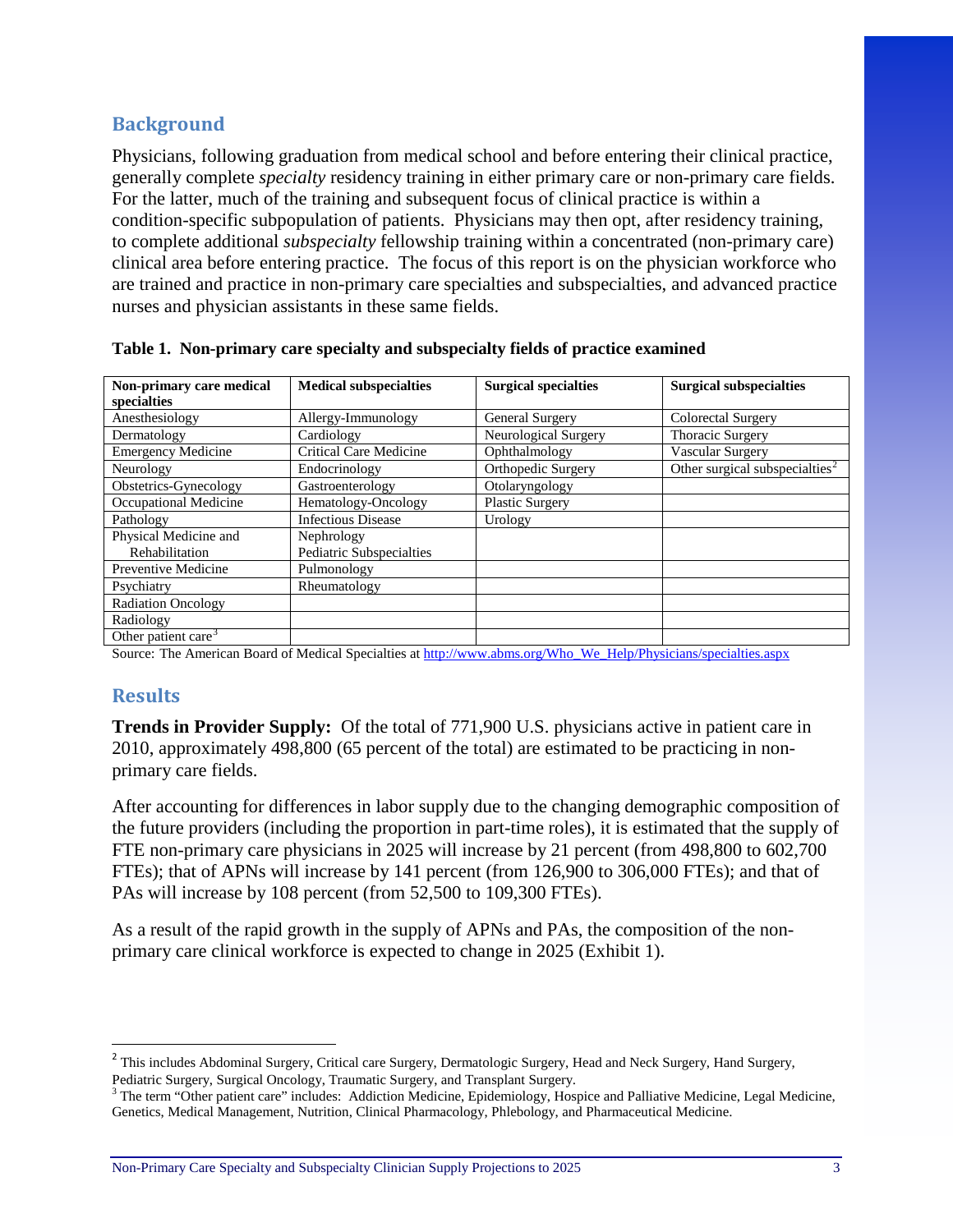



**Supply of Non-primary Care Specialty and Subspecialty Physicians**: By 2025, physician FTE supply within focused (non-primary care) fields of practice is projected to increase by 24 percent in non-primary care medical specialties, 21 percent in medical subspecialties, and 14 percent in surgical fields. Despite these overall trends, the projected growth of physicians within certain specific fields is variable (Table 2). There are large growth increases in neurological surgery and otolaryngology, and declines predicted in thoracic surgery. Among the non-surgical fields, some remain largely stable in their supply (allergy-immunology, cardiology, and psychiatry) while others show high projected growth (the pediatric subspecialties, emergency medicine, and physical medicine and rehabilitation) or large declines (critical care medicine and occupational medicine).

|                                         | <b>FTE</b><br><b>Supply</b><br>(2010) | Projected<br><b>FTE Supply</b><br>(2025) | Percent<br>Change,<br>2010 to 2025 | <b>FTE Supply</b><br>per 100,000<br>(2010) | Projected<br><b>FTE Supply</b><br>per 100,000<br>(2025) | Change,<br>2010 to<br>$2025^{\#}$ |
|-----------------------------------------|---------------------------------------|------------------------------------------|------------------------------------|--------------------------------------------|---------------------------------------------------------|-----------------------------------|
| Non-primary care                        | 271,700                               | 336,800                                  | 24                                 | 87.8                                       | 91.1                                                    | 3.3                               |
| medical specialties                     |                                       |                                          |                                    |                                            |                                                         |                                   |
| Anesthesiology                          | 46,000                                | 54,800                                   | 19                                 | 14.9                                       | 14.8                                                    | 0.0                               |
| Dermatology                             | 11,500                                | 15,500                                   | 35                                 | 3.7                                        | 4.2                                                     | 0.5                               |
| <b>Emergency Medicine</b>               | 36,000                                | 55,400                                   | 54                                 | 11.6                                       | 15.0                                                    | 3.3                               |
| Neurology                               | 14,500                                | 20,400                                   | 40                                 | 4.7                                        | 5.5                                                     | 0.8                               |
| Obstetrics-Gynecology                   | 42,400                                | 49,300                                   | 16                                 | 68.0                                       | 72.0                                                    | 4.0                               |
| Occupational Medicine                   | 1,700                                 | 1,100                                    | $-37$                              | 0.6                                        | 0.3                                                     | $-0.3$                            |
| Pathology                               | 17,800                                | 19.700                                   | 11                                 | 5.7                                        | 5.3                                                     | $-0.4$                            |
| Physical Medicine and<br>Rehabilitation | 10,400                                | 17,100                                   | 64                                 | 3.4                                        | 4.6                                                     | 1.3                               |
| Preventive Medicine                     | 2,700                                 | 3,100                                    | 13                                 | 0.9                                        | 0.8                                                     | 0.0                               |
| Psychiatry                              | 44,200                                | 46,500                                   | 5                                  | 14.3                                       | 12.6                                                    | $-1.7$                            |
| <b>Radiation Oncology</b>               | 4,700                                 | 6,200                                    | 32                                 | 1.5                                        | 1.7                                                     | 0.2                               |
| Radiology                               | 37,100                                | 46,200                                   | 25                                 | 12.0                                       | 12.5                                                    | 0.5                               |
| Other patient care                      | 2,800                                 | 1,500                                    | $-46$                              | 0.9                                        | 0.4                                                     | $-0.5$                            |

#### **Table 2: Projected Changes in the FTE Supply\* of Non-Primary Care Specialty and Subspecialty Physicians, 2010-2025**

Non-Primary Care Specialty and Subspecialty Clinician Supply Projections to 2025 4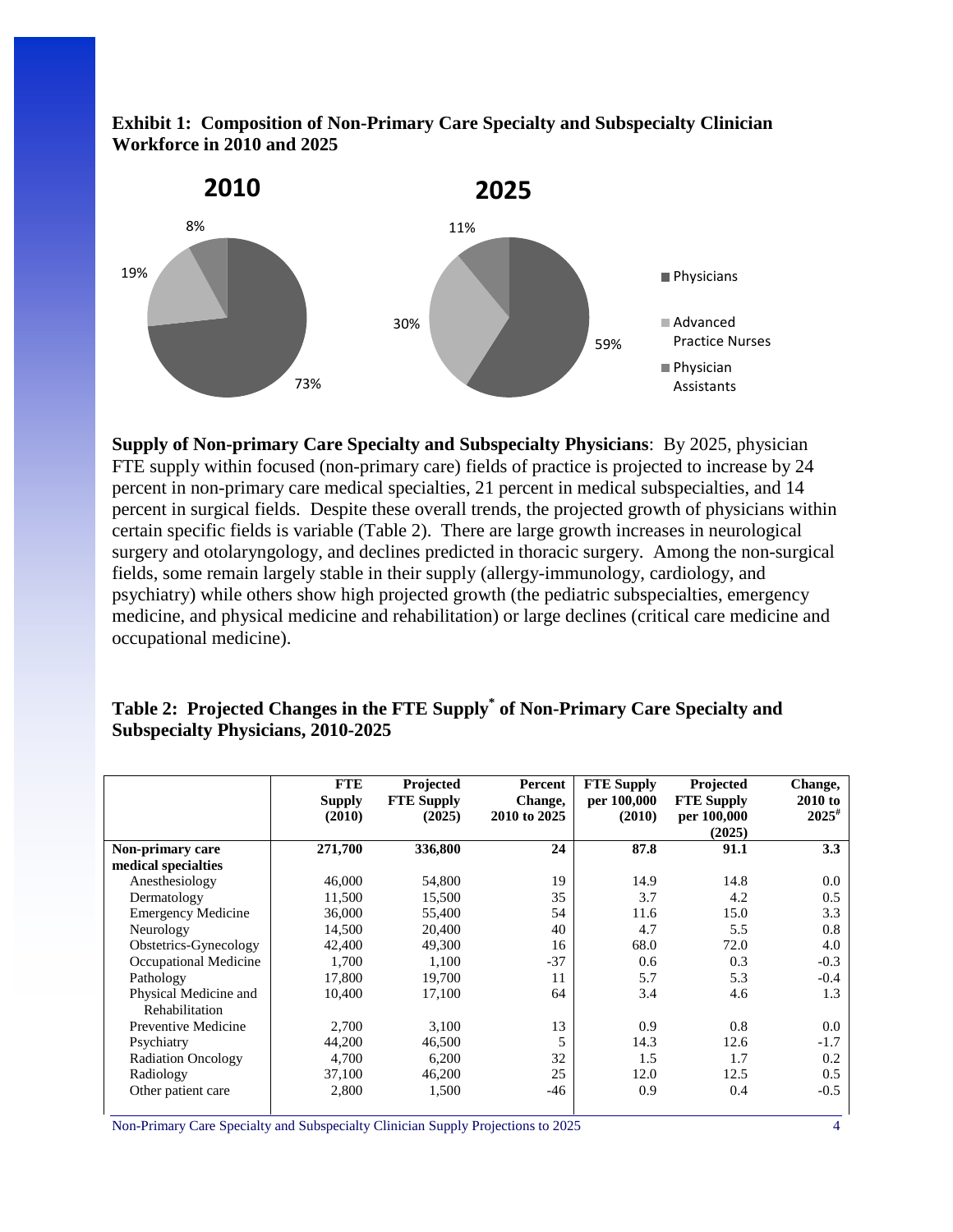|                                | <b>FTE</b><br><b>Supply</b> | Projected<br><b>FTE Supply</b> | Percent<br>Change, | <b>FTE Supply</b><br>per 100,000 | Projected<br><b>FTE Supply</b> | Change,<br>2010 to |
|--------------------------------|-----------------------------|--------------------------------|--------------------|----------------------------------|--------------------------------|--------------------|
|                                | (2010)                      | (2025)                         | 2010 to 2025       | (2010)                           | per 100,000<br>(2025)          | $2025^{\#}$        |
| <b>Medical subspecialties</b>  | 109,900                     | 132,700                        | 21                 | 35.5                             | 35.9                           | 0.4                |
| Allergy-Immunology             | 4,000                       | 4.046                          | $\overline{c}$     | 1.3                              | 1.1                            | $-0.2$             |
| Cardiology                     | 25,300                      | 26,623                         | 5                  | 8.2                              | 7.2                            | $-1.0$             |
| <b>Critical Care Medicine</b>  | 1,600                       | 1,410                          | $-11$              | 0.5                              | 0.4                            | $-0.1$             |
| Endocrinology                  | 5,400                       | 6,604                          | 23                 | 1.7                              | 1.8                            | 0.1                |
| Gastroenterology               | 13,000                      | 14,481                         | 11                 | 4.2                              | 3.9                            | $-0.3$             |
| Hematology-Oncology            | 12,500                      | 15,403                         | 23                 | 4.0                              | 4.2                            | 0.1                |
| <b>Infectious Disease</b>      | 6,400                       | 7,872                          | 23                 | 2.1                              | 2.1                            | 0.1                |
| Nephrology                     | 8,400                       | 10.059                         | 20                 | 2.7                              | 2.7                            | 0.0                |
| Pediatric                      | 17,700                      | 27,500                         | 55                 | 23.9                             | 35.2                           | 11.3               |
| Subspecialties                 |                             |                                |                    |                                  |                                |                    |
| Pulmonology                    | 11,000                      | 13,195                         | 20                 | 3.6                              | 3.6                            | 0.0                |
| Rheumatology                   | 4.600                       | 5,505                          | 19                 | 1.5                              | 1.5                            | 0.0                |
| <b>Surgical specialties</b>    | 104,000                     | 118,600                        | 14                 | 33.6                             | 32.1                           | $-1.5$             |
| <b>General Surgery</b>         | 28.700                      | 30,400                         | 6                  | 9.3                              | 8.2                            | $-1.0$             |
| Neurological Surgery           | 5,500                       | 7,400                          | 34                 | 1.8                              | 2.0                            | 0.2                |
| Ophthalmology                  | 18,000                      | 19,600                         | 9                  | 5.8                              | 5.3                            | $-0.5$             |
| Orthopedic Surgery             | 24,400                      | 28,700                         | 17                 | 7.9                              | 7.8                            | $-0.1$             |
| Otolaryngology                 | 9.800                       | 12.000                         | 23                 | 3.2                              | 3.2                            | 0.1                |
| <b>Plastic Surgery</b>         | 7,600                       | 9,000                          | 19                 | 2.5                              | 2.4                            | 0.0                |
| Urology                        | 10,100                      | 11,500                         | 14                 | 3.3                              | 3.1                            | $-0.1$             |
| <b>Surgical subspecialties</b> | 13,10                       | 14,600                         | 11                 | 4,2                              | 3.9                            | $-0.3$             |
| <b>Colorectal Surgery</b>      | 1,500                       | 1,800                          | 19                 | 0.5                              | 0.5                            | 0.0                |
| Thoracic Surgery               | 4,400                       | 3,300                          | $-24$              | 1.4                              | 0.9                            | $-0.5$             |
| Vascular Surgery               | 2,900                       | 3,600                          | 26                 | 0.9                              | 1.0                            | 0.0                |
| Other surgical                 | 4,400                       | 5,800                          | 34                 | 1.4                              | 1.6                            | 0.2                |
| subspecialties                 |                             |                                |                    |                                  |                                |                    |

FTE supply rounded to the nearest hundred; 1 FTE represents 1 provider who works average number of hours in the base year. # Numbers may not add-up due to rounding.

Although the *per capita* supply of physicians, on average across all non-primary care fields, remains generally stable in proportion to projected population growth (from 161 per 100,000 in 2010 to 163 per 100,000 in 2025), some specific fields experience large increases (the pediatric subspecialties and obstetrics-gynecology) and some fields may see decreases of 1 to 2 FTEs per 100,000 (general surgery, psychiatry, and cardiology). In all surgical fields combined, it is projected that there will be 1.9 fewer physician FTEs per 100,000 in 2025 than in 2010.

**Supply of Non-Primary Care Specialty and Subspecialty APNs:** Between 2010 and 2025, the APN supply in focused (non-primary care) fields is projected to grow in all areas of practice<sup>[4](#page-4-0)</sup> – by 213 percent in medical subspecialties, 118 percent in non-primary care medical specialties, and 181 percent across all surgical fields (Table 3). Currently, only a small proportion of all APNs specialize in surgical fields (7 percent), and this is anticipated to increase by 1 percent to 8 percent in 2025. The high proportion of APNs in non-primary care medical specialties in 2010 will see a slight decrease by 2025 (from 73 to 66 percent), with a small increase in representation

l

<span id="page-4-0"></span><sup>&</sup>lt;sup>4</sup> Data sources used in these projections do not show any APNs working in many of the surgical specialties (colorectal surgery, ophthalmology, otolaryngology, plastic surgery, and vascular surgery) and some non-primary care medical specialties (pathology, preventive medicine, and radiation oncology).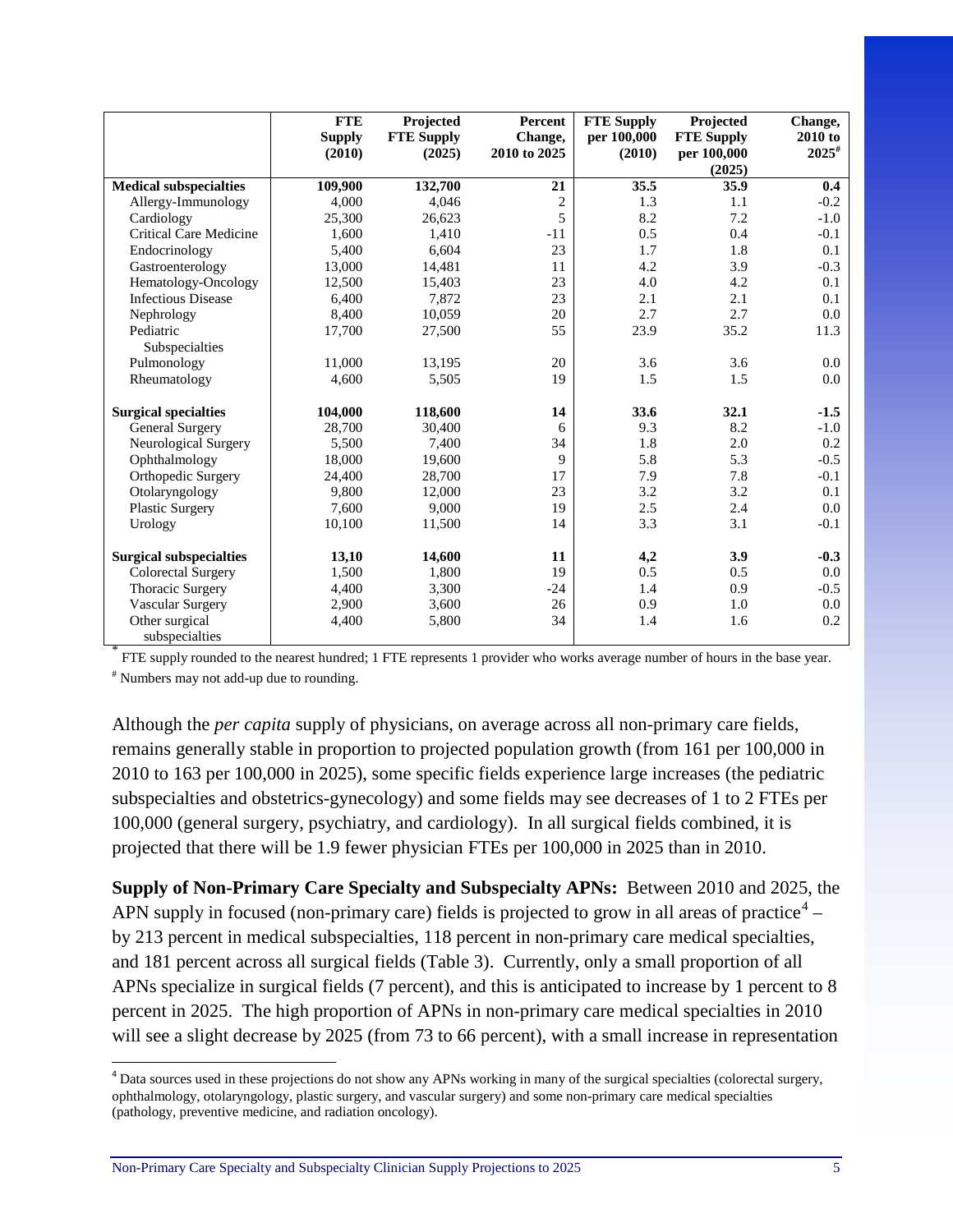in medical subspecialty fields (from 20 to 26 percent). The high representation of APNs in the non-primary care medical specialties is almost exclusively due to the certified registered nurse anesthetist (CRNA) and certified nurse midwife (CNM) supply, which together constitute over 50 percent of the non-primary care APN workforce. The large gains in FTEs in the projected supply of APNs translate into significant increases in *per capita* numbers of APNs by 2025.

|                                | <b>FTE</b>    | Projected         | Percent                  | <b>FTE Supply</b> | Projected             | Change,         |
|--------------------------------|---------------|-------------------|--------------------------|-------------------|-----------------------|-----------------|
|                                | <b>Supply</b> | <b>FTE Supply</b> | Change,                  | per 100,000       | <b>FTE</b>            | 2010 to         |
|                                | (2010)        | (2025)            | 2010 to 2025             | (2010)            | Supply per<br>100,000 | $2025^{\rm \#}$ |
|                                |               |                   |                          |                   | (2025)                |                 |
| Non-primary care               | 92,700        | 201,800           | 118                      | 30.0              | 54.6                  | 24.6            |
| medical specialties            |               |                   |                          |                   |                       |                 |
| Anesthesiology                 | 43,900        | 82,000            | 87                       | 14.2              | 22.2                  | 8.0             |
| Dermatology                    | 1,300         | 4,400             | 241                      | 0.4               | 1.2                   | 0.8             |
| <b>Emergency Medicine</b>      | 5,600         | 21,700            | 287                      | 1.8               | 5.9                   | 4.0             |
| Neurology                      | 1,300         | 4,800             | 259                      | 0.4               | 1.3                   | 0.9             |
| Obstetrics-Gynecology          | 23,200        | 53,600            | 131                      | 37.2              | 78.2                  | 41.0            |
| Occupational Medicine          | 2,100         | 3,300             | 55                       | 0.7               | 0.9                   | 0.2             |
| Pathology                      |               |                   |                          |                   |                       |                 |
| Physical Medicine and          | 700           | 2,900             | 317                      | 0.2               | 0.8                   | 0.6             |
| Rehabilitation                 |               |                   |                          |                   |                       |                 |
| Preventive Medicine            |               |                   |                          |                   |                       |                 |
| Psychiatry                     | 7,000         | 17,900            | 156                      | 2.3               | 4.8                   | 2.6             |
| <b>Radiation Oncology</b>      |               |                   |                          |                   |                       |                 |
| Radiology                      | 600           | 1,900             | 213                      | 0.2               | 0.5                   | 0.3             |
| Other patient care             | 7,000         | 9,500             | 35                       | 2.3               | 2.6                   | 0.3             |
| <b>Medical subspecialties</b>  | 25,400        | 79,500            | 213                      | 8.2               | 21.5                  | 13.3            |
| Allergy-Immunology             | 300           | 900               | 154                      | 0.1               | 0.2                   | 0.1             |
| Cardiology                     | 5,400         | 14,200            | 165                      | 1.7               | 3.8                   | 2.1             |
| Critical Care Medicine         | 1,200         | 2,600             | 119                      | 0.4               | 0.7                   | 0.3             |
| Endocrinology                  | 1,600         | 5,000             | 215                      | 0.5               | 1.3                   | 0.8             |
| Gastroenterology               | 1,800         | 4,900             | 178                      | 0.6               | 1.3                   | 0.8             |
| Hematology-Oncology            | 4,300         | 13,500            | 215                      | 1.4               | 3.7                   | 2.3             |
| <b>Infectious Disease</b>      | 900           | 2,800             | 214                      | 0.3               | 0.8                   | 0.5             |
| Nephrology                     | 1,000         | 3,200             | 210                      | 0.3               | 0.9                   | 0.5             |
| Pediatric                      | 7,500         | 27,900            | 274                      | 10.0              | 35.6                  | 25.6            |
| Subspecialties                 |               |                   |                          |                   |                       |                 |
| Pulmonology                    | 1,200         | 3,600             | 205                      | 0.4               | 1.0                   | 0.6             |
| Rheumatology                   | 400           | 1,100             | 202                      | 0.1               | 0.3                   | 0.2             |
| <b>Surgical specialties</b>    | 5,100         | 15,000            | 194                      | 1.6               | 4.1                   | 2.4             |
| <b>General Surgery</b>         | 1,500         | 4,200             | 172                      | 0.5               | 1.1                   | 0.6             |
| Neurological Surgery           | 1,100         | 3,700             | 236                      | 0.4               | 1.0                   | 0.6             |
| Ophthalmology                  |               |                   |                          |                   | $\overline{a}$        |                 |
| Orthopedic Surgery             | 1,700         | 5,000             | 192                      | 0.6               | 1.4                   | 0.8             |
| Otolaryngology                 |               |                   |                          |                   |                       |                 |
| <b>Plastic Surgery</b>         |               |                   |                          |                   |                       |                 |
| Urology                        | 700           | 2,100             | 184                      | 0.2               | 0.6                   | 0.3             |
| <b>Surgical subspecialties</b> | 3,700         | 9,700             | 3,700                    | 1.2               | 2.6                   | 1.4             |
| <b>Colorectal Surgery</b>      |               |                   |                          |                   |                       |                 |
| Thoracic Surgery               | 1,800         | 3,400             | 1,800                    | 0.6               | 0.9                   | 0.3             |
| Vascular Surgery               |               |                   | $\overline{\phantom{a}}$ |                   |                       |                 |

#### **Table 3: Projected Changes in the FTE Supply\* of Non-Primary Care Specialty and Subspecialty APNs, 2010-2025**

Non-Primary Care Specialty and Subspecialty Clinician Supply Projections to 2025 6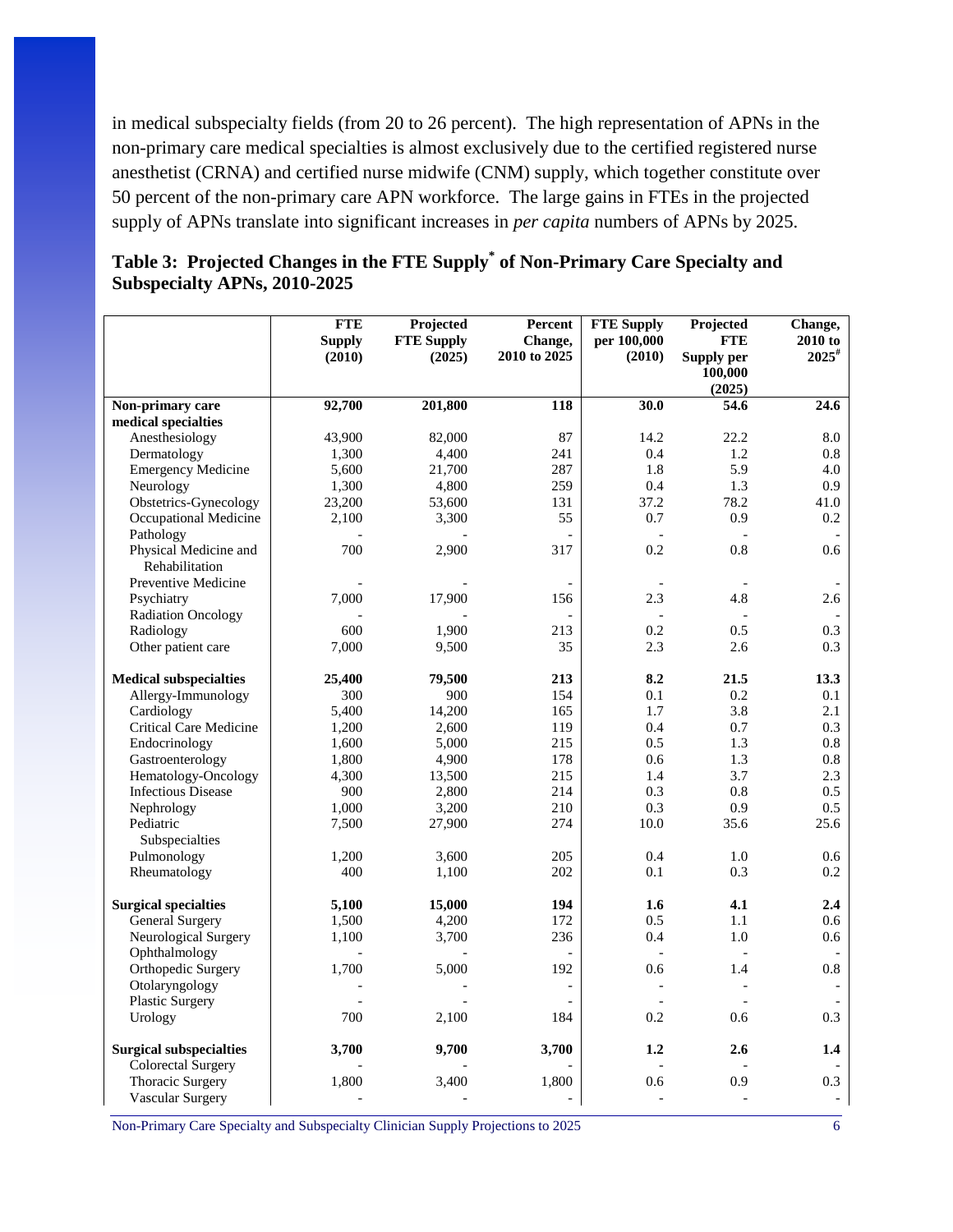|                                  | <b>FTE</b><br><b>Supply</b><br>(2010) | Projected<br><b>FTE Supply</b><br>(2025) | Percent  <br>Change,<br>2010 to 2025 | <b>FTE Supply</b><br>per 100,000<br>(2010) | Projected<br><b>FTE</b><br>Supply per<br>100.000<br>(2025) | Change,<br><b>2010 to</b><br>$2025^{\#}$ |
|----------------------------------|---------------------------------------|------------------------------------------|--------------------------------------|--------------------------------------------|------------------------------------------------------------|------------------------------------------|
| Other surgical<br>subspecialties | 1.900                                 | 6,300                                    | 234                                  | 0.6                                        | . 7                                                        |                                          |

FTE supply rounded to the nearest hundred; 1 FTE represents 1 provider who works average number of hours in the base year. # Numbers may not add-up due to rounding.

**Supply of Non-Primary Care Specialty and Subspecialty PAs:** The PA supply was estimated to be 9,100 in medical subspecialties, 20,400 in surgical specialties, and 23,000 in non-primary care medical specialty areas. By 2025, the PA supply is projected to grow by 110 percent (to 19,000 FTEs) in medical subspecialties, by 99 percent (to 40,500 FTEs) in surgical specialties, and by 117 percent (to 49,900 FTEs) in non-primary care medical specialty areas (Table 4).

Despite some differential growth rates, the distribution of PAs among these broad non-primary care specialty groupings is not expected to change significantly during the projection period. In 2025, PAs in non-primary care specialty areas will constitute 46 percent of the PA non-primary care workforce (previously 44 percent), medical subspecialties will constitute 17 percent (unchanged), and the remaining 37 percent will be in surgical fields (previously 39 percent).

Fields with the highest projected growth for PAs are physical medicine and rehabilitation (193 percent), emergency medicine (172 percent), and the pediatric subspecialties (185 percent). The non-primary care specialty area with the lowest anticipated growth is occupational medicine – with 9 percent growth in FTE supply predicted from 2010 to 2025. Data sources used in these projections identified no PAs working in the field of preventive medicine.

Similar to APNs, the rapid growth of a young PA workforce results in projections where the expected supply of providers exceeds population growth. Therefore, the *per capita* availability of PAs increases in almost all non-primary care fields by 2025.

|                           | <b>FTE</b><br><b>Supply</b> | Projected<br><b>FTE Supply</b> | Percent<br>Change, | <b>FTE Supply</b><br>per 100,000 | Projected<br><b>FTE Supply</b> | Change,<br>2010 to |
|---------------------------|-----------------------------|--------------------------------|--------------------|----------------------------------|--------------------------------|--------------------|
|                           | (2010)                      | (2025)                         | 2010 to 2025       | (2010)                           | per 100,000<br>(2025)          | $2025^{\#}$        |
| Non-primary care          | 23,000                      | 49,900                         | 117                | 7.4                              | 13.5                           | 6.1                |
| medical specialties       |                             |                                |                    |                                  |                                |                    |
| Anesthesiology            | 1,100                       | 2.400                          | 110                | 0.4                              | 0.6                            | 0.3                |
| Dermatology               | 2,600                       | 6,200                          | 139                | 0.8                              | 1.7                            | 0.8                |
| <b>Emergency Medicine</b> | 9,200                       | 25,000                         | 172                | 3.0                              | 6.8                            | 3.8                |
| Neurology                 | 500                         | 1,200                          | 153                | 0.2                              | 0.3                            | 0.2                |
| Obstetrics-Gynecology     | 2,100                       | 4,300                          | 108                | 3.3                              | 6.2                            | 2.9                |
| Occupational Medicine     | 1,800                       | 2,000                          | 9                  | 0.6                              | 0.5                            | $-0.1$             |
| Pathology                 | 0                           | 0                              | 104                | < 0.1                            | < 0.1                          | < 0.1              |
| Physical Medicine and     | 600                         | 1,800                          | 193                | 0.2                              | 0.5                            | 0.3                |
| Rehabilitation            |                             |                                |                    |                                  |                                |                    |
| Preventive Medicine       |                             |                                |                    |                                  |                                |                    |
| Psychiatry                | 1,200                       | 2,300                          | 88                 | 0.4                              | 0.6                            | 0.2                |
| <b>Radiation Oncology</b> | 200                         | 400                            | 131                | 0.1                              | 0.1                            | 0.1                |

#### **Table 4: Projected Changes in the FTE Supply\* of Non-Primary Care Specialty and Subspecialty PAs, 2010-2025**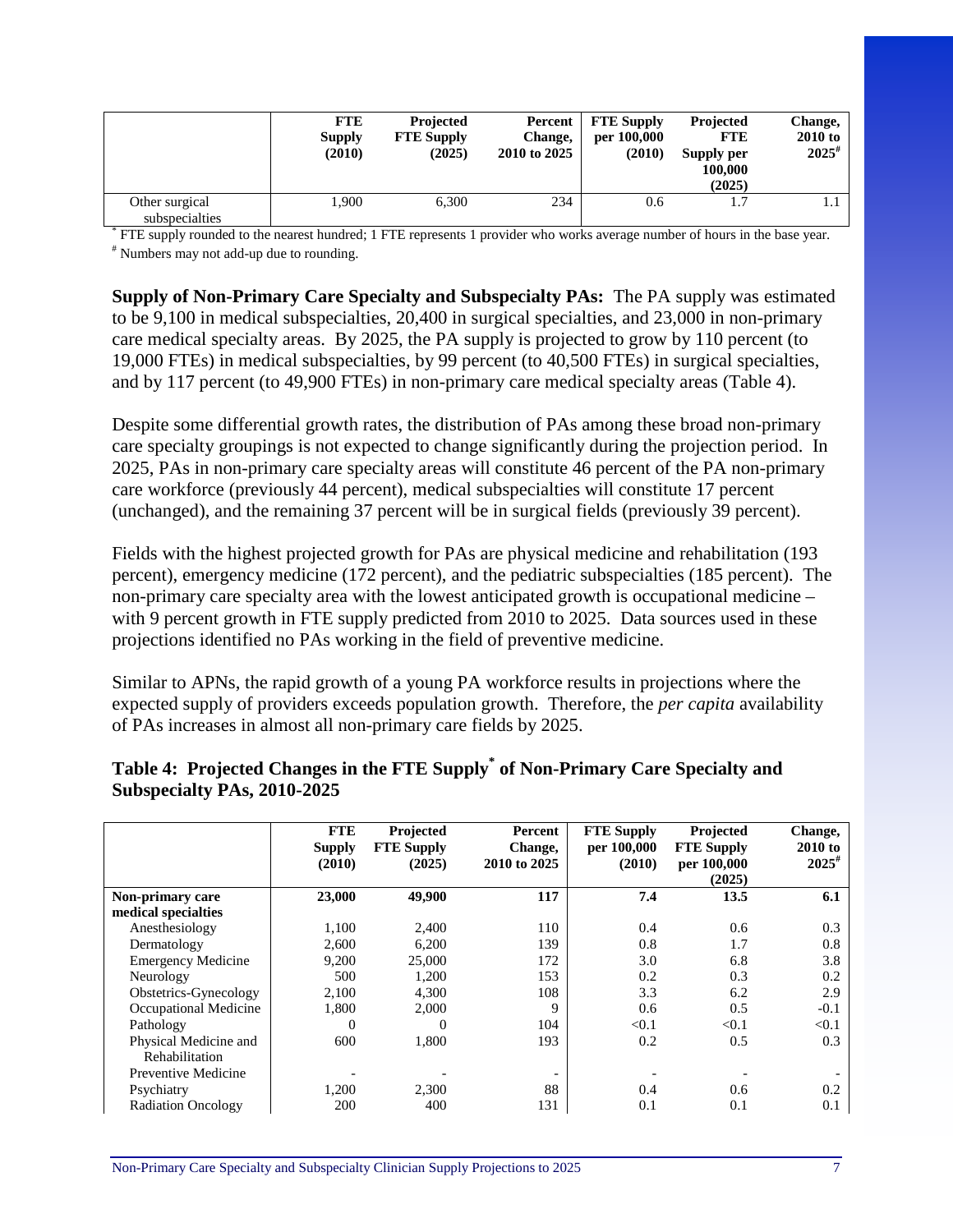|                                | <b>FTE</b><br><b>Supply</b> | Projected<br><b>FTE Supply</b> | Percent<br>Change, | <b>FTE Supply</b><br>per 100,000 | Projected<br><b>FTE Supply</b> | Change,<br>2010 to |
|--------------------------------|-----------------------------|--------------------------------|--------------------|----------------------------------|--------------------------------|--------------------|
|                                | (2010)                      | (2025)                         | 2010 to 2025       | (2010)                           | per 100,000<br>(2025)          | $2025^{\#}$        |
| Radiology                      | 600                         | 1,400                          | 120                | 0.2                              | 0.4                            | 0.2                |
| Other patient care             | 3,100                       | 2,900                          | $-5$               | 1.0                              | 0.8                            | $-0.2$             |
| <b>Medical subspecialties</b>  | 9,100                       | 19,000                         | 110                | 2.9                              | 5.2                            | 2.2                |
| Allergy-Immunology             | 400                         | 800                            | 79                 | 0.1                              | 0.2                            | 0.1                |
| Cardiology                     | 2,800                       | 5,100                          | 86                 | 0.9                              | 1.4                            | 0.5                |
| <b>Critical Care Medicine</b>  | 400                         | 500                            | 54                 | 0.1                              | 0.1                            | 0.0                |
| Endocrinology                  | 400                         | 800                            | 122                | 0.1                              | 0.2                            | 0.1                |
| Gastroenterology               | 1,200                       | 2,300                          | 96                 | 0.4                              | 0.6                            | 0.2                |
| Hematology-Oncology            | 1,400                       | 3,000                          | 121                | 0.4                              | 0.8                            | 0.4                |
| <b>Infectious Disease</b>      | 400                         | 1,000                          | 121                | 0.1                              | 0.3                            | 0.1                |
| Nephrology                     | 400                         | 900                            | 117                | 0.1                              | 0.2                            | 0.1                |
| Pediatric                      | 1,200                       | 3,300                          | 185                | 1.6                              | 4.2                            | 2.7                |
| Subspecialties                 |                             |                                |                    |                                  |                                |                    |
| Pulmonology                    | 400                         | 800                            | 115                | 0.1                              | 0.2                            | 0.1                |
| Rheumatology                   | 200                         | 500                            | 112                | 0.1                              | 0.1                            | 0.1                |
|                                |                             |                                |                    |                                  |                                |                    |
| <b>Surgical specialties</b>    | 15,200                      | 31,400                         | 107                | 4.9                              | 8.5                            | 3.6                |
| General Surgery                | 2,400                       | 4,600                          | 91                 | 0.8                              | 1.2                            | 0.5                |
| Neurological Surgery           | 1,800                       | 4,200                          | 137                | 0.6                              | 1.1                            | 0.6                |
| Ophthalmology                  | 100                         | 200                            | 91                 | < 0.1                            | 0.1                            | < 0.1              |
| Orthopedic Surgery             | 8,600                       | 17,700                         | 105                | 2.8                              | 4.8                            | 2.0                |
| Otolaryngology                 | 600                         | 1,400                          | 116                | 0.2                              | 0.4                            | 0.2                |
| <b>Plastic Surgery</b>         | 600                         | 1,300                          | 106                | 0.2                              | 0.4                            | 0.2                |
| Urology                        | 1,000                       | 2,100                          | 99                 | 0.3                              | 0.6                            | 0.2                |
| <b>Surgical subspecialties</b> | 5,200                       | 9,000                          | 75                 | 1.7                              | 2.4                            | 0.8                |
| Colorectal Surgery             | 100                         | 200                            | 109                | < 0.1                            | < 0.1                          | < 0.1              |
| Thoracic Surgery               | 2,900                       | 3,800                          | 31                 | 0.9                              | 1.0                            | 0.1                |
| Vascular Surgery               | 500                         | 1,100                          | 118                | 0.2                              | 0.3                            | 0.1                |
| Other surgical                 | 1,700                       | 4,000                          | 135                | 0.6                              | 1.1                            | 0.5                |
| subspecialties                 |                             |                                |                    |                                  |                                |                    |

\* FTE supply rounded to the nearest hundred; 1 FTE represents 1 provider who works average number of hours in the base year. # Numbers may not add-up due to rounding.

#### **Limitations**

This report projects future labor supply changes attributable to the changing demographic composition of the future health workforce. Numerous factors can influence the future supply of health care providers, many of which cannot be easily predicted or modeled. For example, the supply projection methodology cannot predict or incorporate hypothetical new trends in specialty choice by health professions graduates, which can develop in response to changing labor market conditions or other factors. New policies and programs for the training of clinicians, such as emerging models for graduate medical education (GME) financial support that target specialty fields by need or shortage, may influence the specialty distribution of future clinicians. The projections in this brief do not account for health system changes that may improve the efficiency and adequacy of the national provider supply, meaning that potentially fewer providers may be needed to deliver care. These include future system-level changes that cannot be accurately anticipated – such as improvements in technology, practice patterns (such as teambased care models), or service delivery (such as medical homes and accountable care organizations). Finally, these national level projections do not take into account known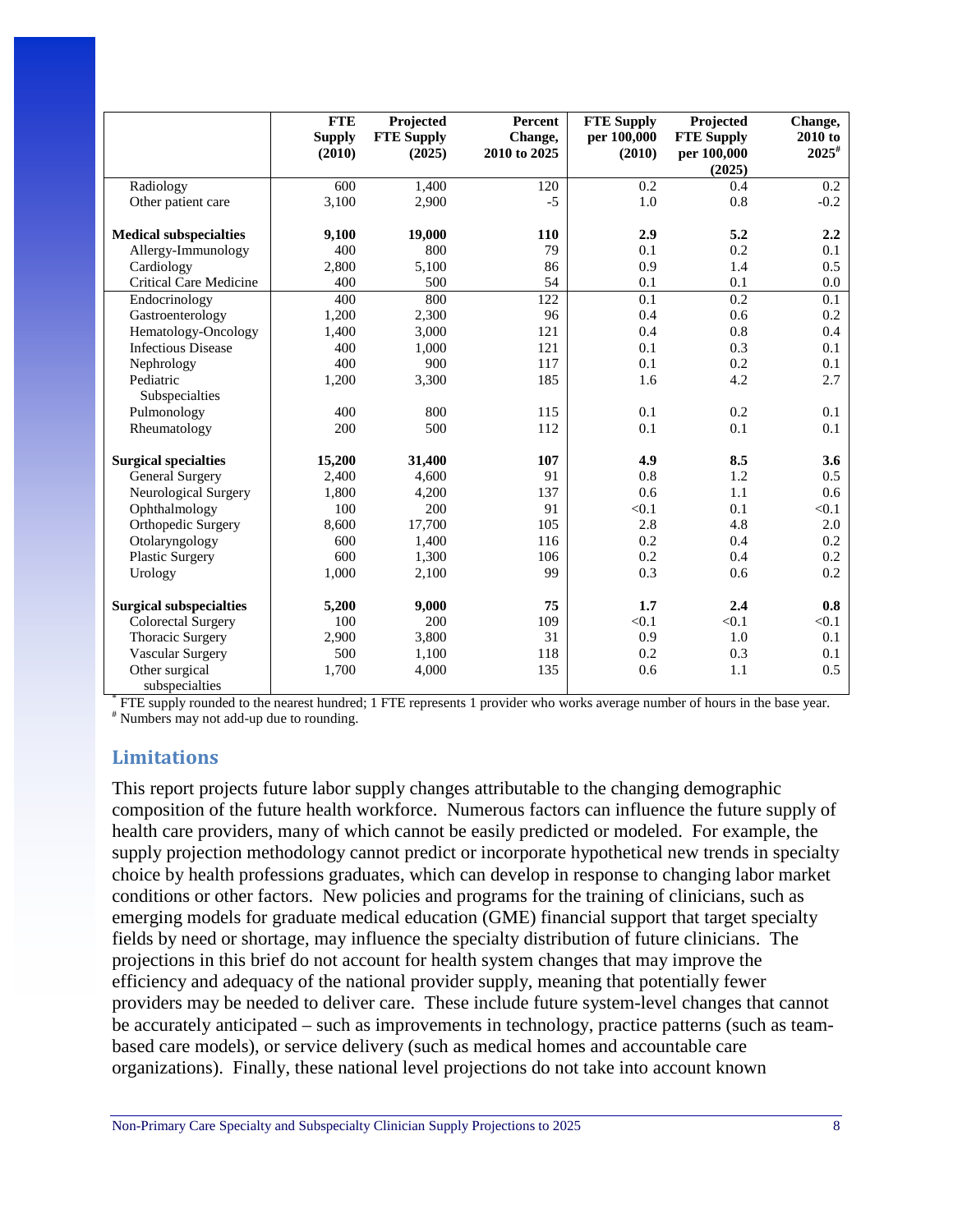variations in the distribution of providers at subnational levels, such as in rural and remote areas, or in other regions that are noted to be medically underserved.

## **Conclusions**

This study estimated the *relative supply* of non-primary care clinical workforce in 2025 compared to 2010 under prevalent conditions, accounting only for labor supply changes attributable to the changing demographic composition of the future workforce. The vast majority of non-primary care fields are expected to see some growth, but these projections suggest considerable variations both by profession and by specialty area.

Although the overall supply of non-primary care physicians is expected to increase by 2025, the projected change in physician FTEs is highly variable across areas of specialization. The *per capita* numbers of physicians in non-surgical fields is projected to increase in 2025, but is projected to decline for surgical fields. The supply of physicians in some critical core nonprimary care specialty service areas, such as in psychiatry and general surgery, may not keep up with population growth. On the other hand, the rapid growth in the APN and PA workforce is projected to be sufficient to maintain or raise the *per capita* supply of non-primary care specialty providers across all fields in which they are represented.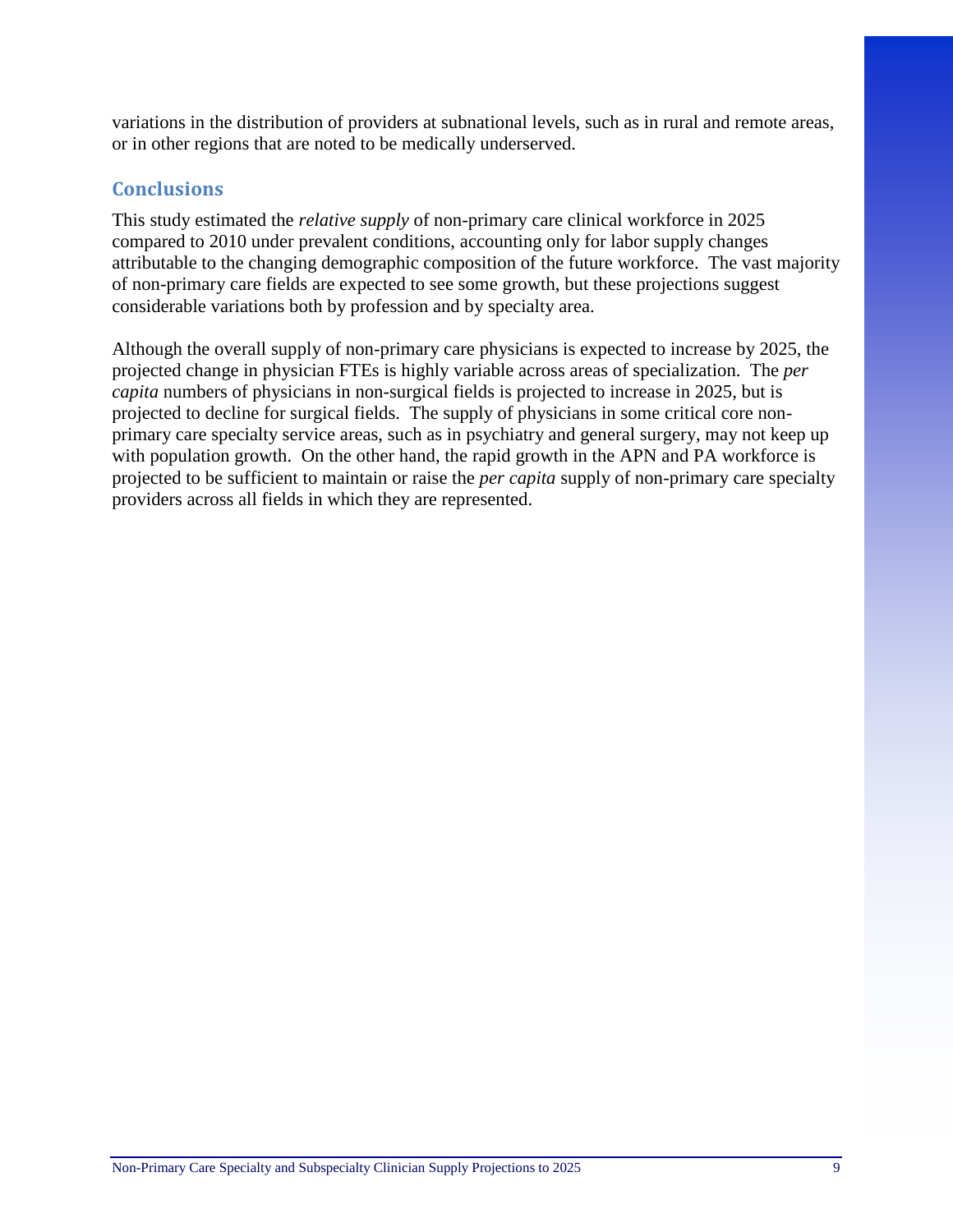## Appendix

## **About the Model**

The Clinical Specialty Supply Model (CSSDM) is a projection model that uses the stock and flow approach to estimate the future supply of clinicians by specialty (Exhibit 2). The model considers a variety of factors that may impact the supply of clinicians such as the effect of the changing demographic composition of the future workforce.



Exhibit 2: Overview of the Clinical Specialty Supply Model

**Clinician supply**: Physicians, physician assistants (PAs), nurse practitioners (NPs), certified registered nurse anesthetists (CRNAs), and certified nurse midwives (CNMs) are included in the projection. Data on the number of active clinical providers by age, sex, and specialty are projected forward using age-sex specific attrition rates.<sup>[5](#page-9-0)</sup> Future entrants to the clinical workforce estimated from the expected number of trainees in different profession are based on assumptions regarding the future size and demographic composition of graduating cohorts and include a continuation of the past trends in specialty choices among clinicians. Specifically,

$$
C_t = C_0 + En_t - (C_0^*A_0),
$$

Where  $C_t$  represents the projected clinician supply,  $C_0$  represents the current supply of clinicians,  $En<sub>t</sub>$  represents the number of new trainee entrants, and  $A<sub>0</sub>$  represents the attrition rate.

Baseline counts of physicians by age, sex, and specialty are from the 2010 American Medical Association (AMA) physician master file. Physicians who provide direct patient care in the U.S., regardless of the care setting, are included along with residents. Using the equation above,

Non-Primary Care Specialty and Subspecialty Clinician Supply Projections to 2025 10

 $\overline{\phantom{a}}$ 

<span id="page-9-0"></span><sup>&</sup>lt;sup>5</sup> Net attrition rates by age and sex is a combination of age-sex specific mortality rates derived from the U.S. Social Security Administration's published Life tables, Table 6 – Period life tables for Social Security Area by Calendar Year and Sex available a[t http://www.socialsecurity.gov/OACT/NOTES/as120/LifeTables TBL6 2020.html](http://www.socialsecurity.gov/OACT/NOTES/as120/LifeTables%20TBL6%202020.html) accessed May 2012, and retirement rates calculated from 2005-2010 American Community Survey.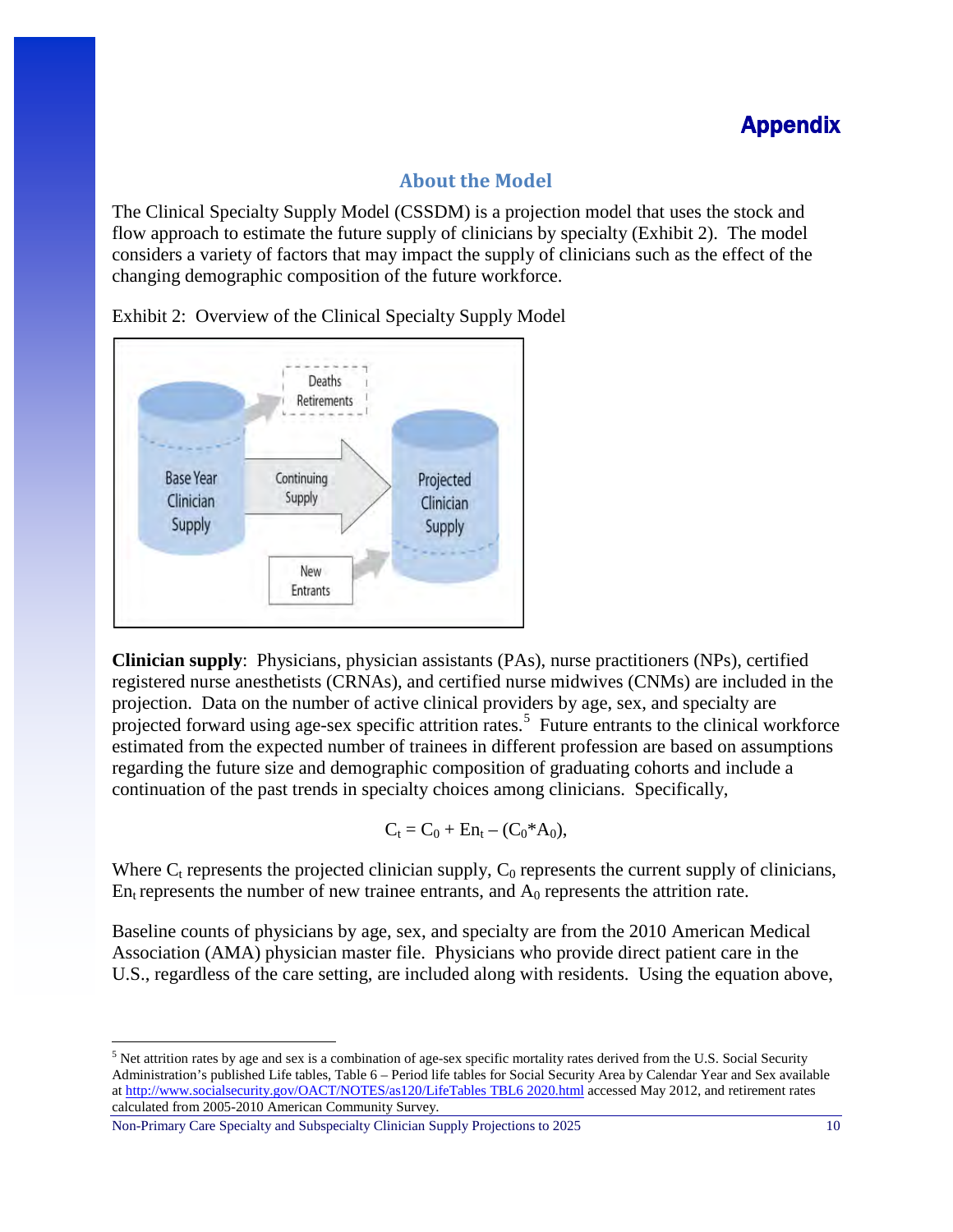the baseline physician counts are projected forward using age-sex specific attrition rates. [6](#page-10-0) Future entrants to the medical profession are estimated from the expected number of graduates from U.S. medical schools and the expected number of total GME training positions. Past trends in specialization from AMA data are used to project the specialty distribution of future cohorts of physicians.

The number of graduate medical education (GME) training slots has been a driver of the total number of new entrants to the physician workforce. In keeping with the recent statistics<sup>[7](#page-10-1)</sup>, the projections assume that GME positions will grow by about 1 percent per year up until 2020.

Data from HRSA's 2012 National Survey of Nurse Practitioners (NSSNP) were used to estimate the baseline supply of NPs in patient care by age, sex, and specialty. The 2010 supply of CRNAs active in patient care by age and sex is derived from data provided by the National Board of Certified Registered Nurse Anesthetists. The 2010 American Midwifery Certification Board (AMCB) data were used to estimate the number of available CNMs by age and sex at baseline. Data from these two sources suggest that recent nursing graduate cohorts have been growing by  $6^8$  $6^8$  and 10 percent.<sup>[9](#page-10-3)</sup> The projections assume a continuation of these rates up until 2017 and no further change in training positions after that. In addition, it is assumed that the American College of Nurse Midwives' strategic goal of 1,000 new graduates by 2015 will be met.

The age-sex distribution of PAs was derived from the 2010 National Commission on Certification of Physician Assistants (NCCPA) and the specialty distribution from the American Association of Physician (AAPA) Master file. Numbers of new entrants into this profession are projected assuming a continuation of the 5 percent growth in PA graduates observed in the recent past.<sup>10</sup> As with physicians and APNs, the future supply of PAs is projected forward using attrition rates and the expected number of new entrants to the workforce.

The model produces two measures of future clinician supply: counts and relative FTE. Because clinician productivity, in terms of hours worked, depends on the age and sex of a clinician, the changing age-sex distribution of future clinicians have implications for service availability. Data on the average numbers of hours worked by clinicians of different age-sex groups calculated from the 2005-2010 American Community Survey were used to adjust the total number FTEs that would be available in 2025 relative to the current supply.

 $\overline{\phantom{a}}$ 

<span id="page-10-0"></span><sup>&</sup>lt;sup>6</sup> Net attrition rates by age and sex is a combination of age-sex specific mortality rates derived from the U.S, Social Security Administration's published Life tables, Table 6 – Period life tables for Social Security Area by Calendar Year and Sex available a[t http://www.socialsecurity.gov/OACT/NOTES/as120/LifeTables TBL6 2020.html](http://www.socialsecurity.gov/OACT/NOTES/as120/LifeTables%20TBL6%202020.html) accessed May 2012, and retirement rates calculated from 2005-2010 American Community Survey.

<sup>&</sup>lt;sup>7</sup> Data from Association of American Medical Colleges and American association of Colleges of Osteopathic Medicine 2012.

<span id="page-10-2"></span><span id="page-10-1"></span> $^8$  American Association of Nurse Anesthetists and American Midwifery Certification Board $^9$ American Association of Colleges of Nursing Surveys

<span id="page-10-4"></span><span id="page-10-3"></span><sup>&</sup>lt;sup>10</sup> Data from NCCPA report *Certified Physician Assistant Population Trends* show that the numbers of newly licensed PAs have been increasing by 5percent on average in recent years.